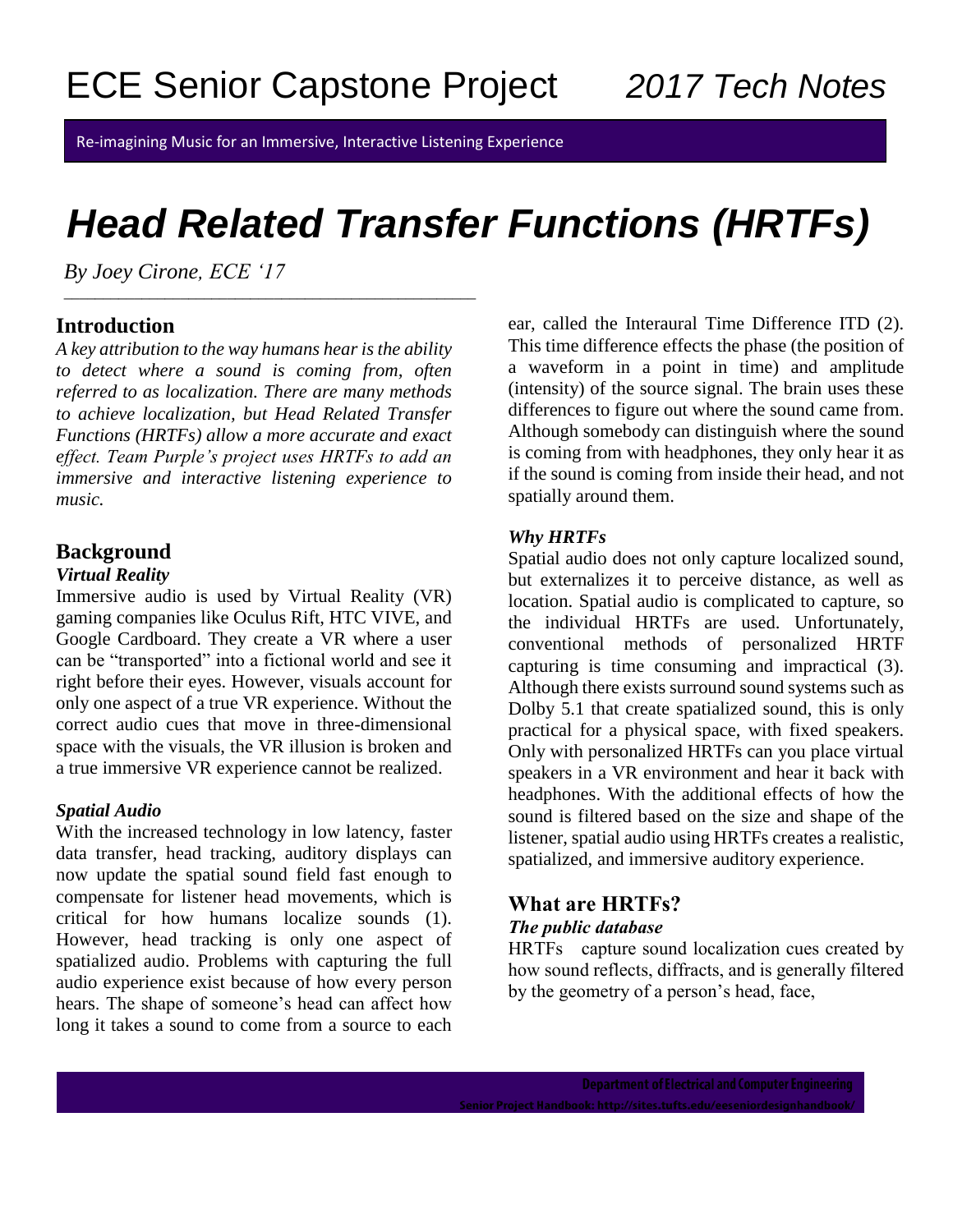and pinna (external part of the ear) before entering the ear canal (4,5). Even though general geometric models can capture most of the filtering effects for the HRTFs, small variations of the pinna can produce large changes in the HRTFs (4). The Center for Image Processing and Integrated Computing (CIPIC) public database contains many HRTF responses with varied head and ear measurements that can be used to match an individual.

#### *The Captured Data*

Specifically, HRTFs consist of three parameters in spherical coordinates; azimuth (measured clockwise) φ, elevation θ, and either time or frequency (6). Using these parameters, you can apply the specific HRTF filter for a sound at the specific azimuth, elevation, and frequency to make the sound appear as it is coming from that location in space. The following figure illustrates these three parameters in a 3D space.



*Figure 1: Azimuth, Elevation, and Sound Location Parameters of HRTF*

### *Measuring HRTF's*

As stated earlier, personalized HRTFs are a difficult and time consuming measurement to capture. It is measured as a transfer function (relationship between any output and input) from the sound source (input) to the microphones placed inside the ears (output). The individual subject sits in an anechoic chamber (an echo-free room designed to isolate sound reflection from the individual) with microphones in both ears. Speakers rotate around the subject, playing a reference sound at specific angles and recording the received sound from the microphones in the ear, until all angles are captured. These relationships between the reference sound, and the sound being recorded after it reflects around the subject's head and ear at various angles make up the HRTF. The following picture is of an HRTF measurements system at Microsoft Research (7).



*Figure 2: [https://www.engad](https://www.enga/)get.com/2016/11/02/microsoftexclusive-hololens-spatial-sound/, 4:54*

#### *Generic & Personalized HRTFs*

Generic HRTFs are created by averaging existing HFTFs or by measuring the data from a dummy in Generic HRTFs are created by averaging existing HFTFs or by measuring the data from a dummy in place of an individual. However, generic HRTFs may not sound realistic to all individuals because of the variation of pinna geometries. Personalized HRTFs refer to using existing HRTF measurements, found in public databases such as CIPIC, and matching geometric characteristics to a subject with similar dimensions such as the shape of the pinna (8). This method can be practically used by taking pictures of the subject and matching it to a database of HRTFs (9). The use of an existing HRTF database eliminates the need to do the time-consuming measurement on every new individual who would like to experience localization.

# **Using Spatial Audio**

#### *The HRTF process chain*

Because of the way HRTFs are measured, the audio must have added room effects such as reverb and early reflections (sounds that arrive to the listener after reflecting once or twice from walls, ceilings, and floors) to make it sound realistic. The output sound from the HRTF would be what it would sound like if sound was playing in an echo-less room (anechoic chamber). You would be able to tell where